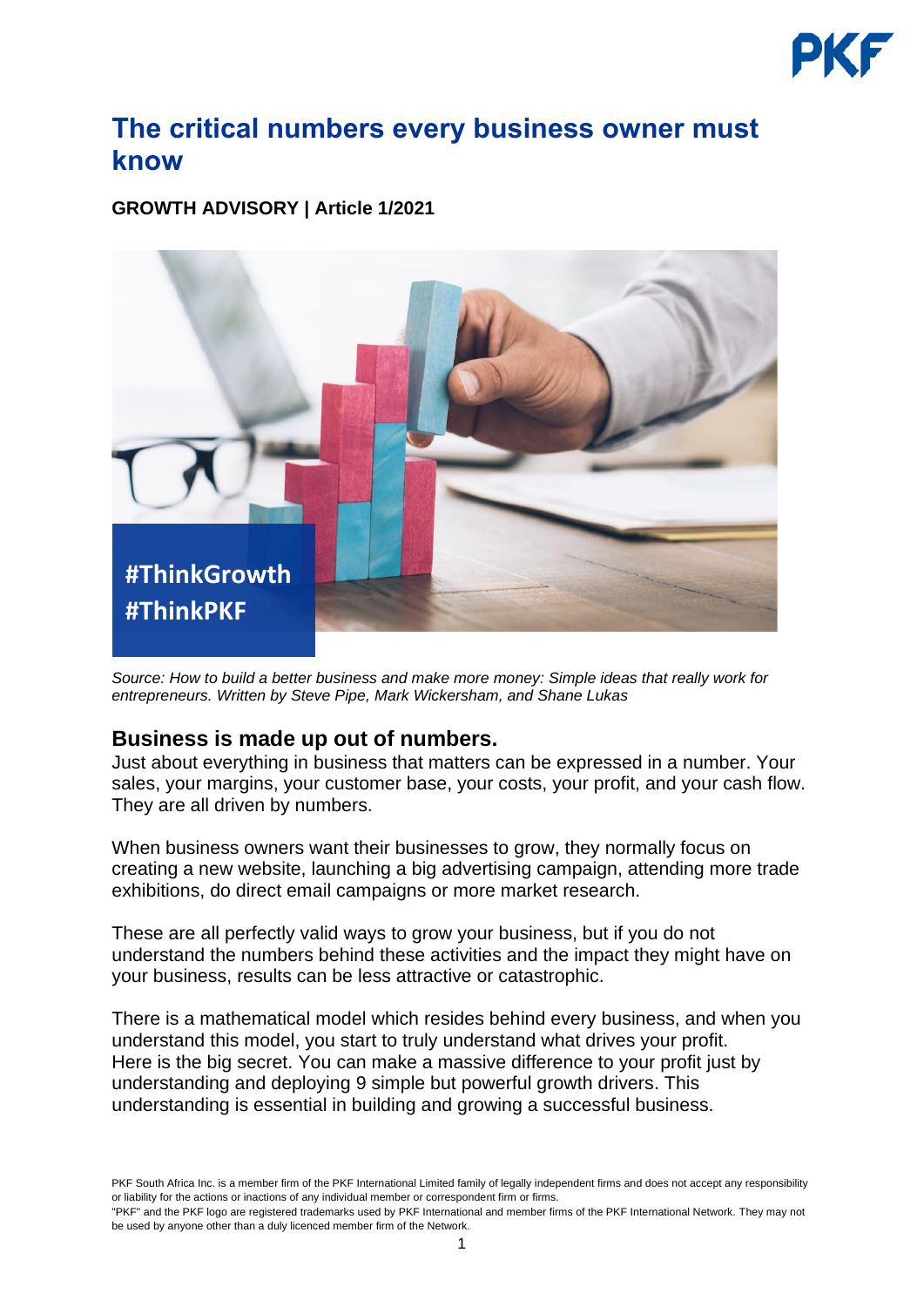

## **To illustrate, let me explain this with a simple mathematical model:**

Imagine a business which has 10 customers. Each of those customers spends R100 each time they buy, and each of those customers buys from the business ten times each year.

### **We have 3 growth drivers here.**

- 1. The number of customers
- 2. How much they spend on average each time, and
- 3. How often they spend.

When you multiply these 3 elements together, you get total sales. Total sales for this business would be  $R100 \times 10 \times 10 = R10000$ .

In other words, each customer spends R100 ten times a year, so they each spend R1 000 in a year. 10 Customers spending each R1 000, total sales for the year become R10 000.

If this was your business, you could undertake some sales and marketing activities to improve any of those numbers. Let us imagine you can increase the number of customers by 10%. This means you will have 11 customers rather than 10, and total sales now become  $11x10xR100 = R11000$ . In other words, increasing the number of customers by 10% will increase sales by 10%.

Maybe you decide to focus instead on increasing how much they spend by 10%. If you do this, your customers will spend R110 each time they buy rather than R100. Total sales now become:  $10x10xR110 = R11000$ . In other words, increasing how much your customers spend by 10% will increase sales by 10%.

If you instead focus your efforts on getting your customers to increase how often they buy from you by 10%, they will buy from you 11 times a year rather than 10 times. Then again, your sales increase by 10%.

The rule is, if you increase any single key growth driver by 10% your total sales will increase by 10%.

#### **Let us take it up one level.**

What happens if you increase all 3 of the sales drivers by 10% at the same time? In other words, customer numbers go up from 10 to 11, each spending R110, and now buying 11 times a year.

Sales will grow from R10 000 to R13 310, which is 33.1% improvement. You expected 30%. Most people do, but they are not factoring in the power of synergy, something I will come back to in later articles.

Let us just accept that we have been looking at a simple mathematical model which describes how changing the main sales drivers affect total sales. This simple model is one often used by marketing consultants and it's a great starting point.

PKF South Africa Inc. is a member firm of the [PKF International Limited](https://www.pkf.com/) family of legally independent firms and does not accept any responsibility or liability for the actions or inactions of any individual member or correspondent firm or firms.

<sup>&</sup>quot;PKF" and the PKF logo are registered trademarks used by PKF International and member firms of the PKF International Network. They may not be used by anyone other than a duly licenced member firm of the Network.